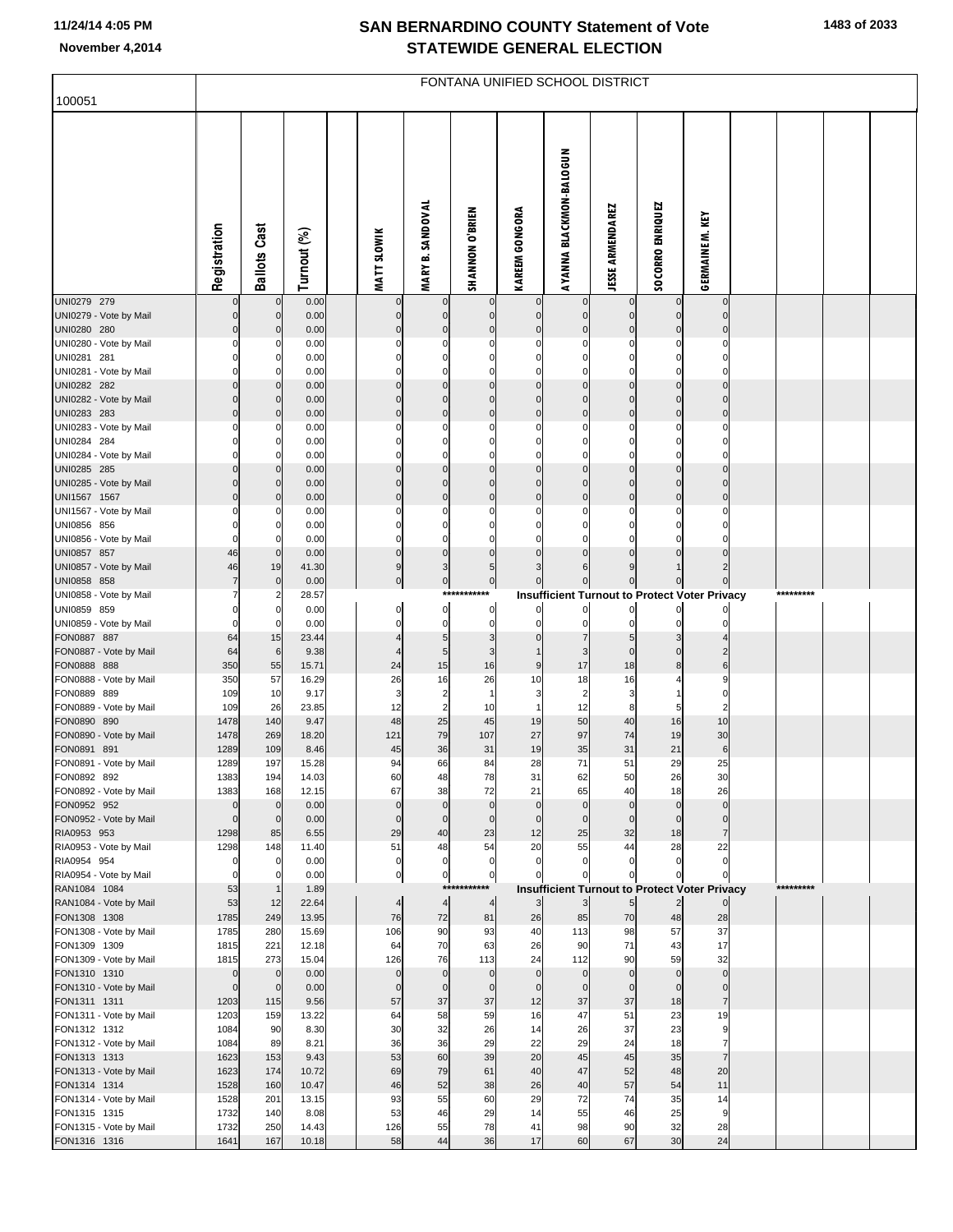## **SAN BERNARDINO COUNTY Statement of Vote November 4,2014 STATEWIDE GENERAL ELECTION**

|                                        | FONTANA UNIFIED SCHOOL DISTRICT |                     |                |  |                        |                                   |                        |                        |                                |                         |                  |                     |  |  |
|----------------------------------------|---------------------------------|---------------------|----------------|--|------------------------|-----------------------------------|------------------------|------------------------|--------------------------------|-------------------------|------------------|---------------------|--|--|
| 100051                                 |                                 |                     |                |  |                        |                                   |                        |                        |                                |                         |                  |                     |  |  |
|                                        | Registration                    | <b>Ballots Cast</b> | Turnout (%)    |  | <b>MATT SLOWIK</b>     | <b>B. SANDOVAL</b><br><b>MARY</b> | <b>SHANNON O'BRIEN</b> | <b>KAREEM GONGORA</b>  | <b>AYANNA BLACKMON-BALOGUN</b> | <b>JESSE ARMENDAREZ</b> | SOCORRO ENRIQUEZ | GERMAINE M. KEY     |  |  |
| FON1316 - Vote by Mail                 | 1641                            | 325                 | 19.80          |  | 120                    | 101                               | 122                    | 32                     | 122                            | 108                     | 55               | 39                  |  |  |
| FON1317 1317<br>FON1317 - Vote by Mail | 196<br>196                      | 12<br>25            | 6.12<br>12.76  |  | 8<br>8                 | $\boldsymbol{9}$                  | 10<br>13               | 3<br>6                 | 6<br>$\overline{7}$            | $\mathbf 0$<br>5        | 6                | 4<br>$\overline{7}$ |  |  |
| FON1318 1318                           | 1619                            | 158                 | 9.76           |  | 59                     | 61                                | 33                     | 19                     | 28                             | 58                      | 39               | 20                  |  |  |
| FON1318 - Vote by Mail                 | 1619                            | 151                 | 9.33           |  | 63                     | 54                                | 57                     | 17                     | 41                             | 57                      | 45               | 16                  |  |  |
| FON1319 1319<br>FON1319 - Vote by Mail | 1605<br>1605                    | 152<br>195          | 9.47<br>12.15  |  | 49<br>80               | 76<br>82                          | 33<br>62               | 25<br>23               | 22<br>51                       | 64<br>78                | 44<br>55         | 13<br>27            |  |  |
| FON1320 1320                           | 582                             | 67                  | 11.51          |  | 25                     | 24                                | 16                     | 9                      | 15                             | 24                      | 18               | $\overline{4}$      |  |  |
| FON1320 - Vote by Mail                 | 582                             | 68                  | 11.68          |  | 34                     | 23                                | 28                     | $\overline{7}$         | 27                             | 19                      | $\boldsymbol{8}$ | 8                   |  |  |
| FON1321 1321<br>FON1321 - Vote by Mail | 868<br>868                      | 98<br>101           | 11.29<br>11.64 |  | 42<br>46               | 32<br>34                          | 26<br>33               | 12<br>14               | 21<br>26                       | 33<br>32                | 22<br>30         | 9<br>9              |  |  |
| FON1322 1322                           | 1211                            | 124                 | 10.24          |  | 40                     | 46                                | 22                     | 25                     | 28                             | 55                      | 45               | 9                   |  |  |
| FON1322 - Vote by Mail                 | 1211                            | 134                 | 11.07          |  | 59                     | 50                                | 52                     | 20                     | 46                             | 37                      | 29               | 17                  |  |  |
| FON1323 1323<br>FON1323 - Vote by Mail | 1490<br>1490                    | 182<br>237          | 12.21<br>15.91 |  | 66<br>96               | 81<br>103                         | 46<br>77               | 17<br>23               | 34<br>63                       | 70<br>98                | 44<br>55         | 16<br>20            |  |  |
| FON1324 1324                           | 1040                            | 106                 | 10.19          |  | 37                     | 30                                | 29                     | 8                      | 26                             | 43                      | 17               | 9                   |  |  |
| FON1324 - Vote by Mail                 | 1040                            | 176                 | 16.92          |  | 87                     | 58                                | 69                     | 23                     | 47                             | 53                      | 28               | 30                  |  |  |
| FON1325 1325<br>FON1325 - Vote by Mail | 1419<br>1419                    | 191<br>167          | 13.46<br>11.77 |  | 69<br>54               | 86<br>61                          | 58<br>42               | 26<br>21               | 41<br>42                       | 75<br>42                | 42<br>37         | 19<br>17            |  |  |
| FON1326 1326                           | 1585                            | 203                 | 12.81          |  | 53                     | 74                                | 55                     | 33                     | 39                             | 71                      | 52               | 9                   |  |  |
| FON1326 - Vote by Mail                 | 1585                            | 158                 | 9.97           |  | 59                     | 55                                | 57                     | 19                     | 58                             | 53                      | 33               | $\overline{7}$      |  |  |
| FON1327 1327                           | 1611                            | 214                 | 13.28          |  | 71                     | 67                                | 71                     | 25                     | 49                             | 71                      | 37               | 27                  |  |  |
| FON1327 - Vote by Mail<br>FON1328 1328 | 1611<br>1508                    | 222<br>120          | 13.78<br>7.96  |  | 84<br>44               | 66<br>37                          | 78<br>42               | 32<br>23               | 71<br>39                       | 65<br>34                | 34<br>25         | 14<br>8             |  |  |
| FON1328 - Vote by Mail                 | 1508                            | 177                 | 11.74          |  | 68                     | 68                                | 62                     | 24                     | 47                             | 55                      | 35               | 17                  |  |  |
| FON1575 1575                           | 433                             | 35                  | 8.08           |  | 8                      | 10                                | 10                     | $\overline{2}$         | 8                              | 18                      | 9                | $\mathbf{1}$        |  |  |
| FON1575 - Vote by Mail<br>FON1360 1360 | 433<br>1407                     | 65<br>146           | 15.01<br>10.38 |  | 26<br>50               | 15<br>63                          | 24<br>36               | $\boldsymbol{9}$<br>33 | 23<br>37                       | 20<br>61                | 9<br>40          | 5<br>11             |  |  |
| FON1360 - Vote by Mail                 | 1407                            | 150                 | 10.66          |  | 65                     | 44                                | 39                     | 23                     | 45                             | 48                      | 24               | 16                  |  |  |
| FON1361 1361                           | 1459                            | 178                 | 12.20          |  | 69                     | 60                                | 42                     | 29                     | 39                             | 58                      | 40               | 16                  |  |  |
| FON1361 - Vote by Mail<br>FON1362 1362 | 1459<br>1502                    | 175<br>170          | 11.99<br>11.32 |  | 80<br>54               | 56<br>70                          | 63<br>36               | 24<br>23               | 63<br>34                       | 63<br>58                | 35<br>45         | 19<br>8             |  |  |
| FON1362 - Vote by Mail                 | 1502                            | 181                 | 12.05          |  | 73                     | 54                                | 62                     | 12                     | 63                             | 68                      | 36               | 18                  |  |  |
| FON1363 1363                           | 1532                            | 143                 | 9.33           |  | 56                     | 60                                | 46                     | 16                     | 19                             | 46                      | 32               | 9                   |  |  |
| FON1363 - Vote by Mail<br>FON1364 1364 | 1532<br>1715                    | 214<br>232          | 13.97<br>13.53 |  | 86<br>92               | 71<br>87                          | 79<br>74               | 25<br>26               | 65<br>60                       | 72<br>89                | 35<br>43         | 18<br>16            |  |  |
| FON1364 - Vote by Mail                 | 1715                            | 263                 | 15.34          |  | 139                    | 83                                | 111                    | 35                     | 75                             | 78                      | 42               | 37                  |  |  |
| FON1365 1365                           | 1567                            | 128                 | 8.17           |  | 56                     | 40                                | 35                     | 11                     | 35                             | 49                      | 27               | 13                  |  |  |
| FON1365 - Vote by Mail<br>FON1366 1366 | 1567<br>938                     | 227<br>101          | 14.49<br>10.77 |  | 107<br>42              | 80<br>35                          | 76<br>33               | 32<br>11               | 78<br>30                       | 68<br>39                | 59<br>25         | 34<br>11            |  |  |
| FON1366 - Vote by Mail                 | 938                             | 159                 | 16.95          |  | 73                     | 52                                | 60                     | 15                     | 49                             | 59                      | 47               | 10                  |  |  |
| FON1367 1367                           | 1194                            | 155                 | 12.98          |  | 84                     | 40                                | 53                     | 25                     | 48                             | 60                      | 26               | 14                  |  |  |
| FON1367 - Vote by Mail<br>FON1368 1368 | 1194<br>1649                    | 206<br>153          | 17.25<br>9.28  |  | 132<br>67              | 51<br>51                          | 86<br>39               | 14<br>18               | 85<br>30                       | 78<br>64                | 26<br>34         | 15<br>13            |  |  |
| FON1368 - Vote by Mail                 | 1649                            | 272                 | 16.49          |  | 129                    | 95                                | 107                    | 23                     | 66                             | 84                      | 43               | 34                  |  |  |
| FON1369 1369                           | 1451                            | 190                 | 13.09          |  | 89                     | 70                                | 44                     | 23                     | 44                             | 75                      | 35               | 15                  |  |  |
| FON1369 - Vote by Mail<br>FON1370 1370 | 1451<br>394                     | 235<br>32           | 16.20<br>8.12  |  | 132<br>15              | 71<br>16                          | 93<br>6                | 18<br>3                | 84<br>11                       | 80<br>12                | 35<br>4          | 22<br>$\mathbf{1}$  |  |  |
| FON1370 - Vote by Mail                 | 394                             | 86                  | 21.83          |  | 43                     | 35                                | 30                     | 8                      | 24                             | 37                      | 17               | $\overline{4}$      |  |  |
| FON1371 1371                           | 344                             | 51                  | 14.83          |  | 22                     | 17                                | 15                     | 8                      | 11                             | 21                      | 12               | $\overline{2}$      |  |  |
| FON1371 - Vote by Mail<br>RIA1372 1372 | 344<br>897                      | 87<br>105           | 25.29<br>11.71 |  | 47<br>31               | 27<br>45                          | 34<br>26               | 8<br>11                | 29<br>21                       | 35<br>47                | 6<br>30          | 14<br>12            |  |  |
| RIA1372 - Vote by Mail                 | 897                             | 104                 | 11.59          |  | 40                     | 45                                | 38                     | 9                      | 29                             | 40                      | 31               | 14                  |  |  |
| RIA1373 1373                           | 646                             | 51                  | 7.89           |  | 15                     | 19                                | 11                     | 13                     | 6                              | 15                      | 11               | $\overline{2}$      |  |  |
| RIA1373 - Vote by Mail                 | 646                             | 71                  | 10.99          |  | 25                     | 27                                | 21                     | 14                     | 19                             | 31                      | 22               | $\overline{4}$      |  |  |
| RIA1374 1374<br>RIA1374 - Vote by Mail | 476<br>476                      | 29<br>31            | 6.09<br>6.51   |  | 10<br>$\boldsymbol{9}$ | $\overline{7}$<br>$\sqrt{5}$      | $\overline{4}$<br>11   | 8<br>$\overline{7}$    | $\overline{4}$<br>12           | 8<br>$6 \mid$           | 6                | 6                   |  |  |
| UNI1387 1387                           | $\pmb{0}$                       | 0                   | 0.00           |  | $\mathbf 0$            | 0                                 | $\mathbf 0$            | C                      | $\mathbf 0$                    | $\Omega$                | $\mathbf{0}$     |                     |  |  |
| UNI1387 - Vote by Mail                 | $\mathbf 0$                     | 0                   | 0.00           |  | 0                      | 0                                 | $\mathbf 0$            | $\Omega$               | $\mathbf 0$                    | $\mathbf 0$             | $\mathbf 0$      | $\Omega$            |  |  |
| UNI1527 1527<br>UNI1527 - Vote by Mail | 1498<br>1498                    | 137<br>148          | 9.15<br>9.88   |  | 42<br>53               | 46<br>51                          | 23<br>42               | 19<br>18               | 20<br>45                       | 45<br>70                | 48<br>37         | 10<br>12            |  |  |